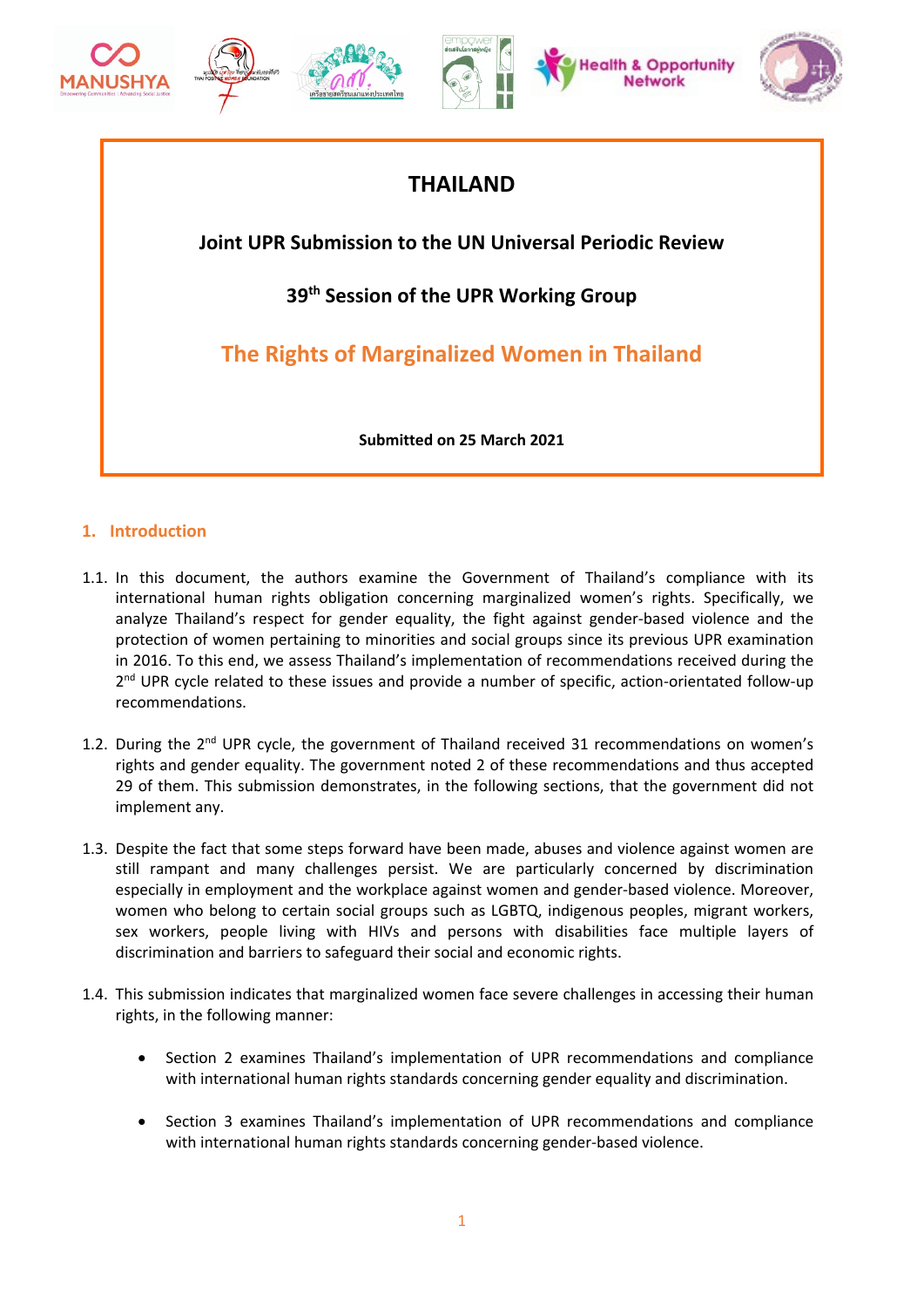

- Section 4 examines Thailand'<sup>s</sup> implementation of UPR recommendations and compliance with international human rights standards concerning the rights of LGBTQ women.
- c Section 5 examines Thailand'<sup>s</sup> implementation of UPR recommendations and compliance with international human rights standards related to the rights of the Indigenous women.
- c Section 6 examines Thailand'<sup>s</sup> implementation of UPR recommendations and compliance with international human rights standards concerning the rights of women migrants' workers and sex workers.
- c Section 7 examines Thailand'<sup>s</sup> implementation of UPR recommendations and compliance with international human rights standards concerning the rights of women living with HIV and/ or disabilities.
- c Section 8 contains <sup>a</sup> number of recommendations to address the concerns raised in this submission and provided guidelines for the amelioration of women'<sup>s</sup> rights in Thailand.
- c • Section 9 provides an annex of implementation of the  $2^{nd}$  cycle UPR recommendations related to women'<sup>s</sup> rights and gender equality.

# **2. Gender equality and discrimination in workplace**

c

- 2.1. During the 2<sup>nd</sup> UPR cycle, the government received seven recommendations on gender equality and discrimination. However, the government failed to take sufficient measures for their implementation.
- 2.2. In 2015, the government adopted the Gender Equality Act that could be considered as <sup>a</sup> big step in the fulfilment of this international obligation under CEDAW. However, this Act has big flaws, and in practice, it is ineffective in protecting and ensuring gender equality. As <sup>a</sup> clear example of this failure, we are especially concerned about Section 17(2) that establishes exceptions to the prohibition of discrimination on the basis of gender (on grounds of religious principles and national security), as highlighted by the Committee on the Elimination of Discrimination against women in its periodic report of Thailand.<sup>1</sup> The lack of public awareness of its existence, a slow bureaucratic process and outdated notions and definitions create big gaps in preventing the establishment of gender equality.<sup>2</sup> The "Thailand's Invisible Gender Law", as it has been called, is thus not adapted to answer to the need of the Thai women.
- 2.3. Section 15 of the Labor Protection Act prohibits discrimination based on gender in terms of employment (unless the nature of the work prevents equal treatment). 3 Nevertheless, women continue to face discrimination in employment. Inequality between men and women in employment is <sup>a</sup> key problem in Thailand, while in some regions, particularly in rural areas, women are systematically denied the same work rights as men. 4 Unequal pay is even more widespread, especially in the informal sector, of which women workers account for a large proportion.<sup>5</sup> The persistence of stereotypes, as underlined above, contributes to the increase of discrimination.
- 2.4. In September 2018, the Royal Police Cadet Academy announced that from 2019 onwards, only men would be admitted into the academy.<sup>6</sup> This decision is a clear violation of the CEDAW and the national legislation, indicating discrimination in employment. It also has disastrous impacts on female sexual assault, sexual harassment, and victims of domestic violence.<sup>7</sup>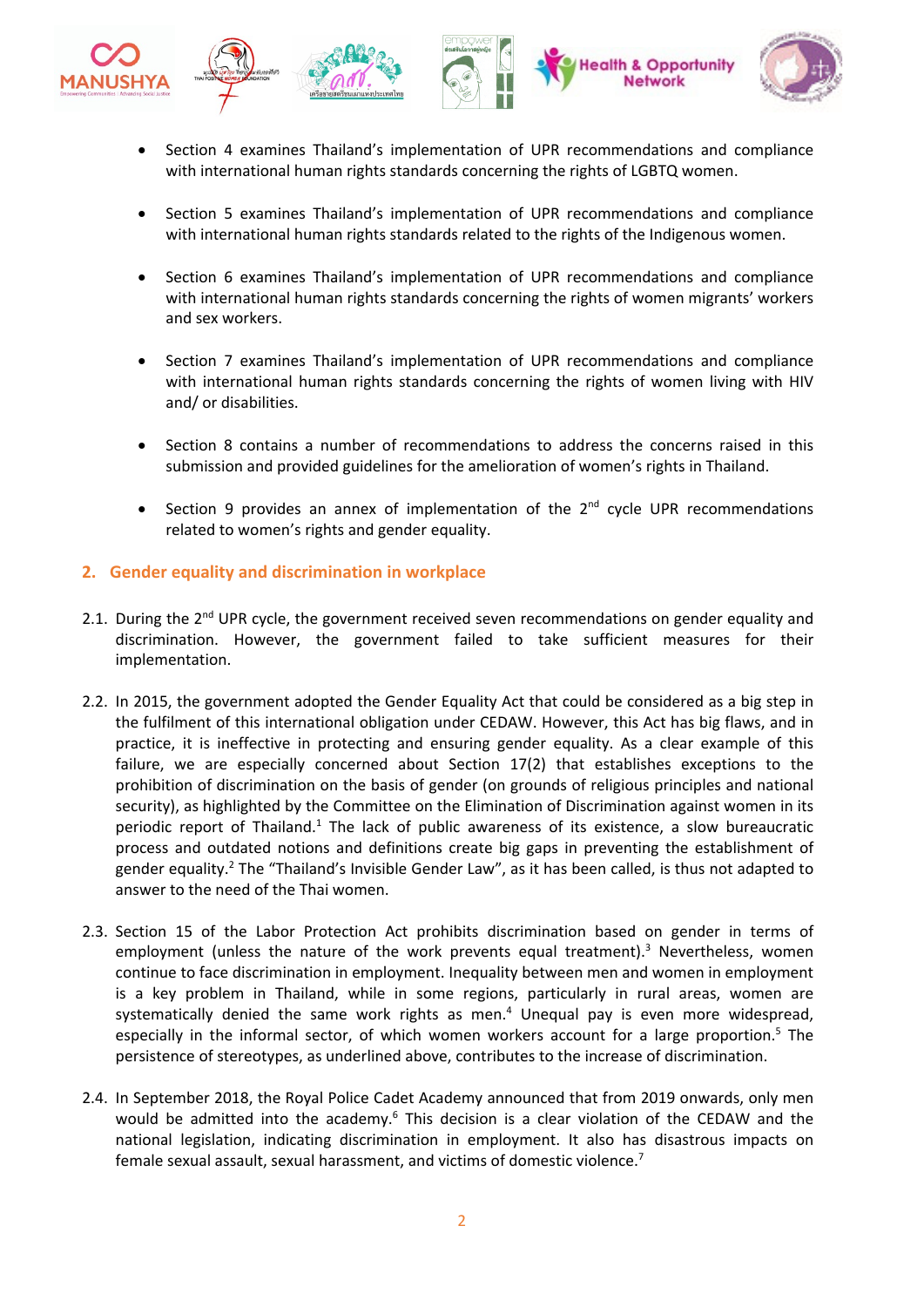

2.5. Section 16 of the 2008 amended Act (Labor Protection Act No. 2) prohibits harassment of any employee who has <sup>a</sup> lower position in the workplace than the harasser. It states: "[a]n employer, <sup>a</sup> chief, <sup>a</sup> supervisor, or <sup>a</sup> work inspector shall be prohibited from committing sexual abuse, harassment or nuisance against an employee".<sup>8</sup> Nevertheless, harassment between two employees of the same rank is not covered by the Act and there is no clear definition of sexual harassment in the law, which reinforces the lack of protection. Due to the lack of adequate legal protection, women are vulnerable to sexual harassment at their workplace, which is exacerbated by the fact that these cases (besides rape) are not taken seriously by judges.<sup>9</sup>

# **3. Gender-based violence**

- 3.1. During the 2<sup>nd</sup> UPR cycle, Thailand received six recommendations on discrimination and genderbased violence. It noted one of them and accepted the five others. Out of those six recommendations, the government failed to implement any.
- 3.2. In February 2019, the government adopted the Family Institute Protection Act to strengthen the current legal framework, the Domestic Violence Protection Act of 2007. Despite positive measures such as the possibility to provide <sup>a</sup> 48-hour restraining order against perpetrators of domestic violence without court approval, protection provided to women is still insufficient.  $^{10}$  One of the major concerns is that the Act focuses more on the protection of traditional family values rather than effectively protecting victims.<sup>11</sup>
- 3.3. Domestic violence has been <sup>a</sup> deep-rooted problem in the Thai culture, mostly because it has been justified and considered <sup>a</sup> family issue, <sup>a</sup> private matter. The police tend to ignore the voices of survivors who tried to seek justice. Often, authorities have failed to realize that domestic violence is <sup>a</sup> serious societal problem and it is ultimately <sup>a</sup> crime. The recent matricide case at Bang Phrom, which took place in January 2021, demonstrates the normalization of domestic violence in Thai society, coupled with <sup>a</sup> total inaction of the police to protect women. In the murder case in Bang Phrom, <sup>a</sup> man murdered his mother and was later shot to death by the police. The man has been abusing his mother for years and people in the neighborhood have reported him so many times, however, the police had never arrested him as it considered it a family matter.<sup>12</sup>
- 3.4. The Domestic Violence Protection Act of 2007 is <sup>a</sup> problematic law as it reflects <sup>a</sup> culture of normalised sexism. Gender-based violence is widespread in the country, supported by stereotypical gender roles in their society. In Thailand, those stereotypes remain strong, thus contributing to impeding the rights of women and increasing gender-based violence. 13 The lack of public awareness and campaigns continues to worsen the situation, which also shows the lack of commitment of the government to implement effective policies and laws. The traditional value and stereotypes are the major barriers preventing women from reporting violence especially when it happens within the familial circle. 14
- 3.5. Furthermore, the Family Institute Protection Act gives more power to officials of the Ministry of Social Development and Human Security in terms of domestic violence and investigations.<sup>15</sup> However, these forces lack competencies and awareness in this matter, thus preoccupying to let them handle it.<sup>16</sup> Delays in the reviewing of the complaint and reluctance by police forces to pursue investigations combined with sexism results in the fact that domestic and gender-based violence is under-reported in Thailand. <sup>17</sup>
- 3.6. There is neither <sup>a</sup> justice system in place for the protection of women nor accurate sexual violence statistics. Police systematically encourage settlements between victims and perpetrators,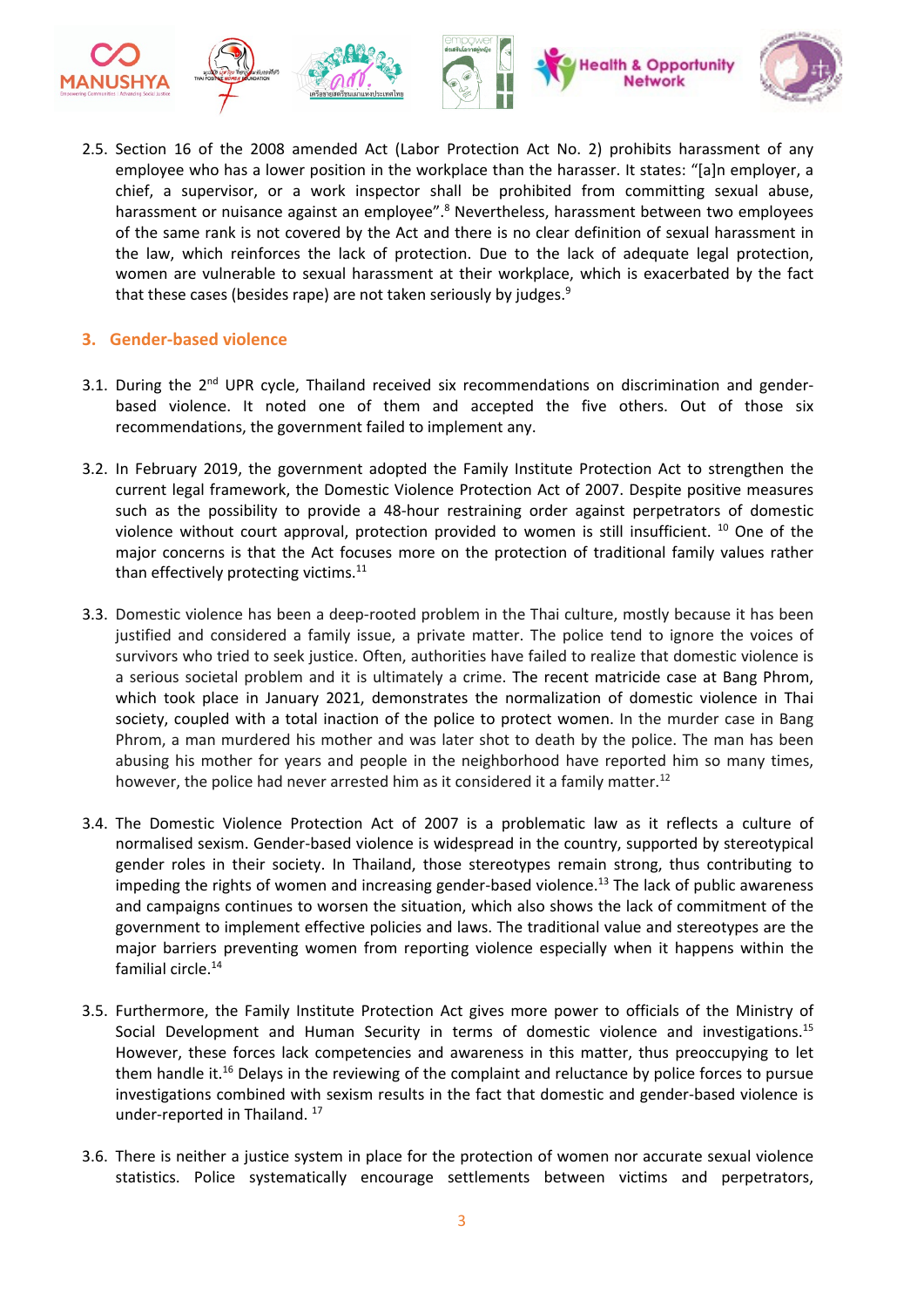

particularly in cases where women report violence committed by the intimate partner, thus discouraging victims from taking legal actions. A study on women'<sup>s</sup> health and domestic violence published in 2018 found that 15% of respondents had experienced psychological, physical and/or sexual violence in their life, which suggests that 1 in 6 Thai women have faced Intimate Partner Violence (IPV)<sup>18</sup>, which is a major public health issue, a hidden social problem and women's human rights violation, negatively affecting women'<sup>s</sup> physical, mental, sexual and/or reproductive health. It is noteworthy that IPV in the country is considered <sup>a</sup> private family matter, which should be undisclosed to outsiders. As <sup>a</sup> result, IPV remains an invisible and unrecognized issue, leaving victims <sup>a</sup> situation where they have to deal with it alone or face public shame or doubts. As violence occurs in families is underreported, the official statistics on IPV remain unknown and relevant data is likely to be underestimated.

3.7. During the COVID-19 lockdown, an increase of 34% of domestic violence cases has been noted, with the One Stop Crisis Centre'<sup>s</sup> hotline available online in Thai language, living migrant women seeking support behind.<sup>19</sup> It has also resulted in poor access to services for domestic violence survivors with difficulty in visiting hospitals for physical and psychological treatment as well as collection of evidence with respect to the abuse.<sup>20</sup>

## **4. Discrimination of LGBTIQ+ women**

- 4.1. During the 2<sup>nd</sup> UPR cycle, the government did not receive any recommendations on LGBTIQ+ women. However, it received 5 recommendations on the protection of vulnerable populations, which it all supported. The government failed to take any measure for the implementation of those recommendations.
- 4.2. LGBTIQ+ women are particularly vulnerable and suffer discrimination in different aspects of their life because of their gender, sexual orientation, gender identity, expression and sex characteristic (SOGIESC). In Thailand, transgender identity is not legally recognised. It is impossible for transgender people to change their legal title, sex and gender in official documents following the Person Name Act adopted in 1962. In the absence of <sup>a</sup> law that enables transgender people to change their title, sex or gender on official documentation, transgender women face significant barriers to social inclusion, access to health and social services and enjoyment of human rights. A new law was drafted by the Ministry of Social Development and Human Security and was submitted to the parliament in October 2020, allowing transgender people to change their legal title without undergoing sex reassignment. This bill could be <sup>a</sup> major breakthrough for transgender people'<sup>s</sup> right to identity. Nevertheless, this bill is less likely to end discrimination against transgender persons.<sup>21</sup>
- 4.3. Article 5.6 of the Thai Labor Standard provides that an employee shall not be discriminated against by its personal attitude on gender or sexual identity. Nevertheless, in practice, transgender women suffer from constant discrimination in employment and the workplace.<sup>22</sup> This is illustrated in the case of Thanyaluk Lerttrirak (June), <sup>a</sup> transgender woman victim of gender discrimination, who applied to Cute Press, <sup>a</sup> subsidiary of SSUP group. June'<sup>s</sup> application was denied on the ground that the position was only opened for cisgender women; <sup>a</sup> rejection that had deep implications on her mental health and self-acceptance. <sup>23</sup> In another case, Worawalun Taweekarn, was barred to become <sup>a</sup> teacher on the grounds of being <sup>a</sup> trans woman. 24 According to <sup>a</sup> 2018 study by the International Labor Organization (ILO) and the United Nations Development Program (UNDP) on workplace discrimination against LGBTI people, 23% of respondents in Thailand reported experiencing discrimination, bullying, or harassment at their workplace, because of their SOGIESC.<sup>25</sup> Those discriminations are of particular concern in rural areas.<sup>26</sup>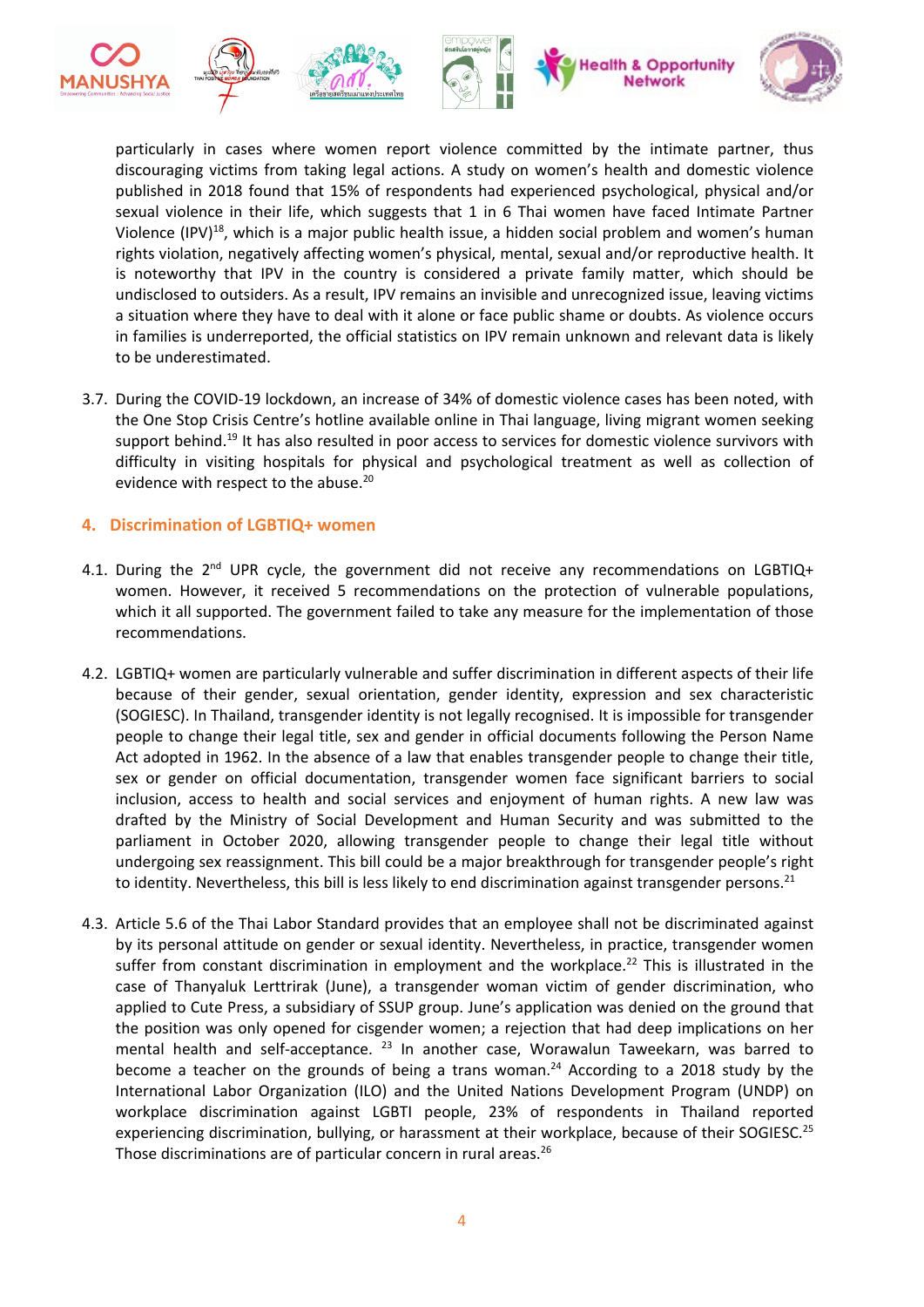

- 4.4. Section 17 of the Gender Equality Act prohibits discrimination based on gender, however, because of the exception established in this same section, discrimination against LGBTIQ+ individuals has grown.<sup>27</sup> The exception provides that gender discrimination is allowed "for protecting the welfare and safety of <sup>a</sup> person or for following religious rules, or for the security of the nation." Cases have been reported on the use of this exception to justify discrimination of transgender women. For example, barring <sup>a</sup> transgender woman from using the female bathroom was justified to protect the safety of others as she was most likely to commit crimes.<sup>28</sup> Discrimination of transgender women is thus deeply rooted in Thai society whereas the law does not provide effective protection.
- 4.5. There are also strong legal and cultural barriers to LGBTIQ+ acceptance as well as same-sex marriage which is not legalized in Thailand. Families may expose their children to inhumane, degrading, and cruel practices, aiming to 'converse' them. A 2014 PRIDE project report found that within some families, there is the belief that gay-ness and Male To Female transgender-ness can be cured through various means, ranging from resorting to psychiatric services (whether counselling or conversion therapy), to sending children into monkhood.<sup>29</sup> The hostile environment harms the LGBTQ women'<sup>s</sup> right to self-determination.
- 4.6. The COVID-19 crisis exacerbated the challenges faced by the LGBTIQ+ community, leaving them more vulnerable than others regarding economic impact, violence and discrimination and access to health. LGBTIQ+ individuals have been particularly hit by the economic impact of the pandemic. Many of them worked in industries such as entertainment, tourism or sex work which were the most affected due to the lockdown. <sup>30</sup> Those employed in the informal or irregular sectors were very likely to live without incomes and struggle to find shelter.<sup>31</sup> An online survey conducted by the UNDP Thailand and the APTN found that 47% of the LGBTI population lost their jobs or were forced to go on unpaid leave. <sup>32</sup> After being laid off, many of them were forced to come back to their families and were thus exposed to physical and emotional violence within the family unit, which was reported by 14% of respondents<sup>33</sup>. Access to benefits from the government COVID-19 response was hindered by complex procedures as many documents are required, which makes application difficult for LGBTIQ+. <sup>34</sup> This was demonstrated by the survey which revealed that and 51% of respondents did not receive assistance from the government. The pandemic also had an impact on their access to healthcare and medication as community clinics, where they used to go, were closed, causing trouble in finding hormones and HIV treatment. Even if public hospitals can provide the same treatment, they were unwilling to go there because of possible discrimination and prejudice from healthcare providers.<sup>35</sup>

#### **5. Indigenous women**

- 5.1. During the 2<sup>nd</sup> UPR cycle, the government received nine recommendations on the rights of minorities and indigenous communities, which it all supported. However, the government failed to take sufficient measures for their implementation.
- 5.2. Although the Thai Government voted in favor of the adoption the United Nations Declaration on the Rights of Indigenous Peoples (UNDRIP), it does not officially recognize indigenous people in the country and only acknowledges the existence of "ethnic groups/minorities" and "hill tribes". While the Constitution establishes that the state has to "to promote and provide for different ethnic groups to have the right to live in the society according to traditional culture, custom, and ways of life on a voluntary basis, peacefully and without interference",<sup>36</sup> it also places restrictions such as public order and state security on this duty.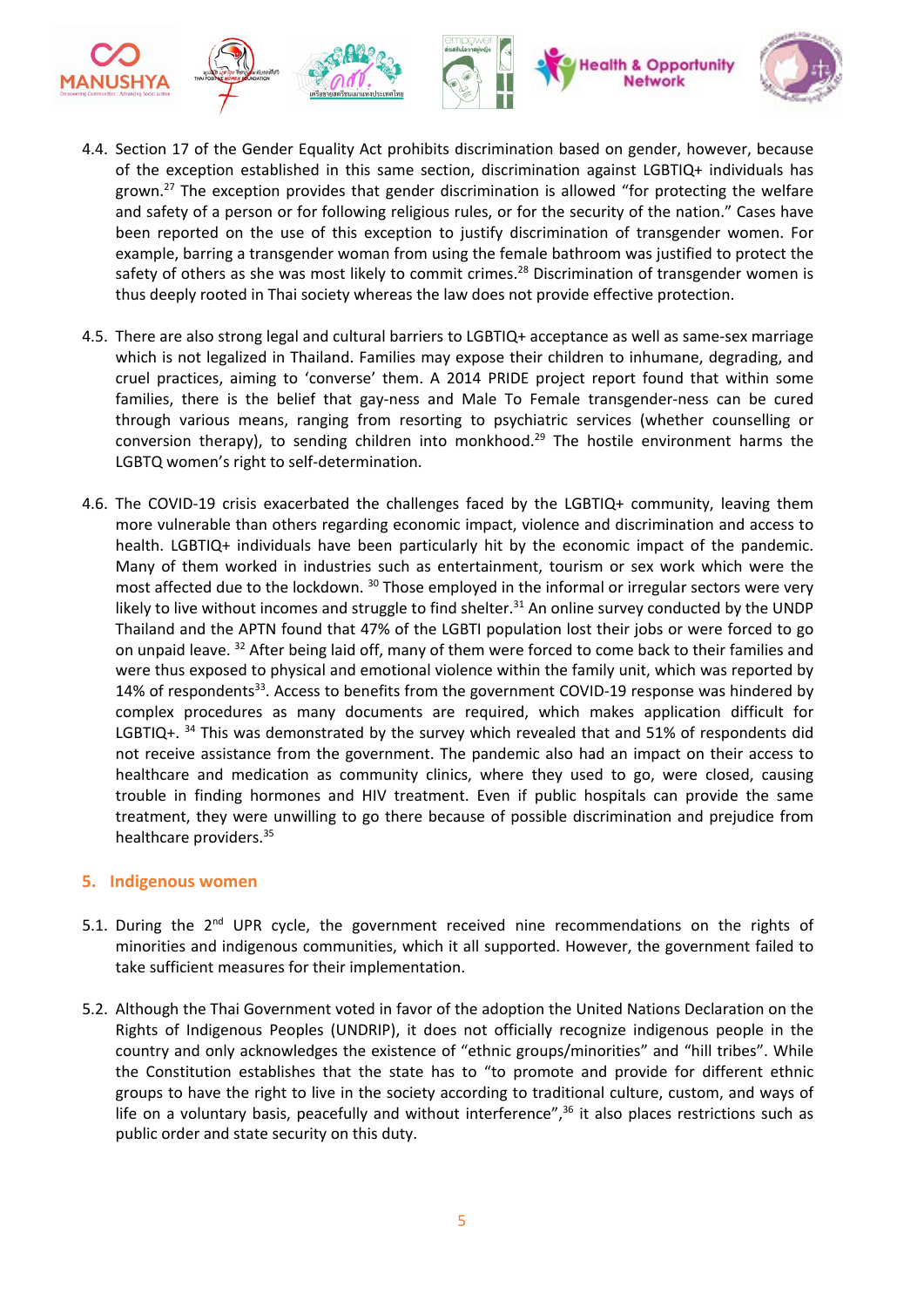

- 5.3. Despite the adoption in 2015, of the Gender Equality Act, indigenous women are still particularly discriminated against. They suffer multiple layers and forms of discrimination on the grounds of indigeneity and gender. Within their community, men are considered as the head of the households and have control of the property and resources.<sup>37</sup> Moreover, indigenous women face racial discrimination as indigenous communities are the victims of negative stereotypes and misconceptions that they are engaged in the drug trade and pose <sup>a</sup> threat to national security. They are targeted by hate speech whereas the government made no efforts to tackle it and even contribute to the dissemination of those stereotypes. <sup>38</sup>
- 5.4. The Thai government has failed to ensure that the right to nationality is respected. Nevertheless, many indigenous people are still stateless and face many difficulties to acquire nationality. The process to register for nationality is complex and requires <sup>a</sup> lot of documents, which combined with the lack of information provided by authorities increase the difficulties for indigenous people. <sup>39</sup> In particular, indigenous women do not have equal access to nationality as men because men are given the priority to register for nationality. <sup>40</sup> The denial of this right causes other violations of fundamental rights such as education, healthcare, and employment. The CEDAW found that indigenous women are disproportionately affected by poverty and limited economic opportunities. $^{41}$ They are thus particularly marginalized and vulnerable.
- 5.5. In general, the lack of accessible and available health services concerning sexual and reproductive rights is <sup>a</sup> major issue in Thailand, which makes women particularly vulnerable. Indigenous women face additional language barriers and are subjected to negative attitudes of healthcare providers and ethnicity-based discriminatory practices when accessing health services. Indigenous women are also less likely to receive preventive healthcare education and are also more affected by sexually transmitted diseases due to disproportionate higher impacts of human trafficking. Also, long distances and high costs to access free healthcare contribute to their vulnerabilities.<sup>42</sup>
- **5.6.** During the pandemic, indigenous people have been the first to lose their jobs in the city and on their return home, they have food no means to earn <sup>a</sup> living or access to healthcare. Residing far away, with restrictions on movement and <sup>a</sup> lockdown imposed, indigenous peoples are running out of food and basic necessities since the store selling these items shuts early and does not have enough supply of what is required.<sup>43</sup> While the number of victims of domestic violence who walked in One Stop Crisis Center units in hospitals in April 2020 more than doubled from <sup>a</sup> year earlier, the Ministry of Social Development and Human Security found that its 1300 hotlines received <sup>a</sup> significant drop in domestic violence reports from March and April. 44 Further, the lockdown hinders victims from accessing services, such as hospitals, shelters due to the risk of infection, which put victims and potential victims more vulnerable to violence from the family. 45

#### **6. Discrimination of Migrant Women and sex workers**

- 6.1. During the 2<sup>nd</sup> UPR cycle, the government received six recommendations on the protection of migrant'<sup>s</sup> rights, which it all supported. However, the government failed to take sufficient measures for their implementation.
- 6.2. Women migrant workers are more than the others affected by the discriminatory work environment, as well as working conditions. They are less paid than men migrants and as domestic workers and are also vulnerable to sexual and gender-based violence. Moreover, when the government issued law imposing <sup>a</sup> higher burden on companies employing undocumented migrants, women are the first to be fired from their jobs. 46 Their rights are very often violated in the sense that employers take their documents away from them, thus leaving them unable to move in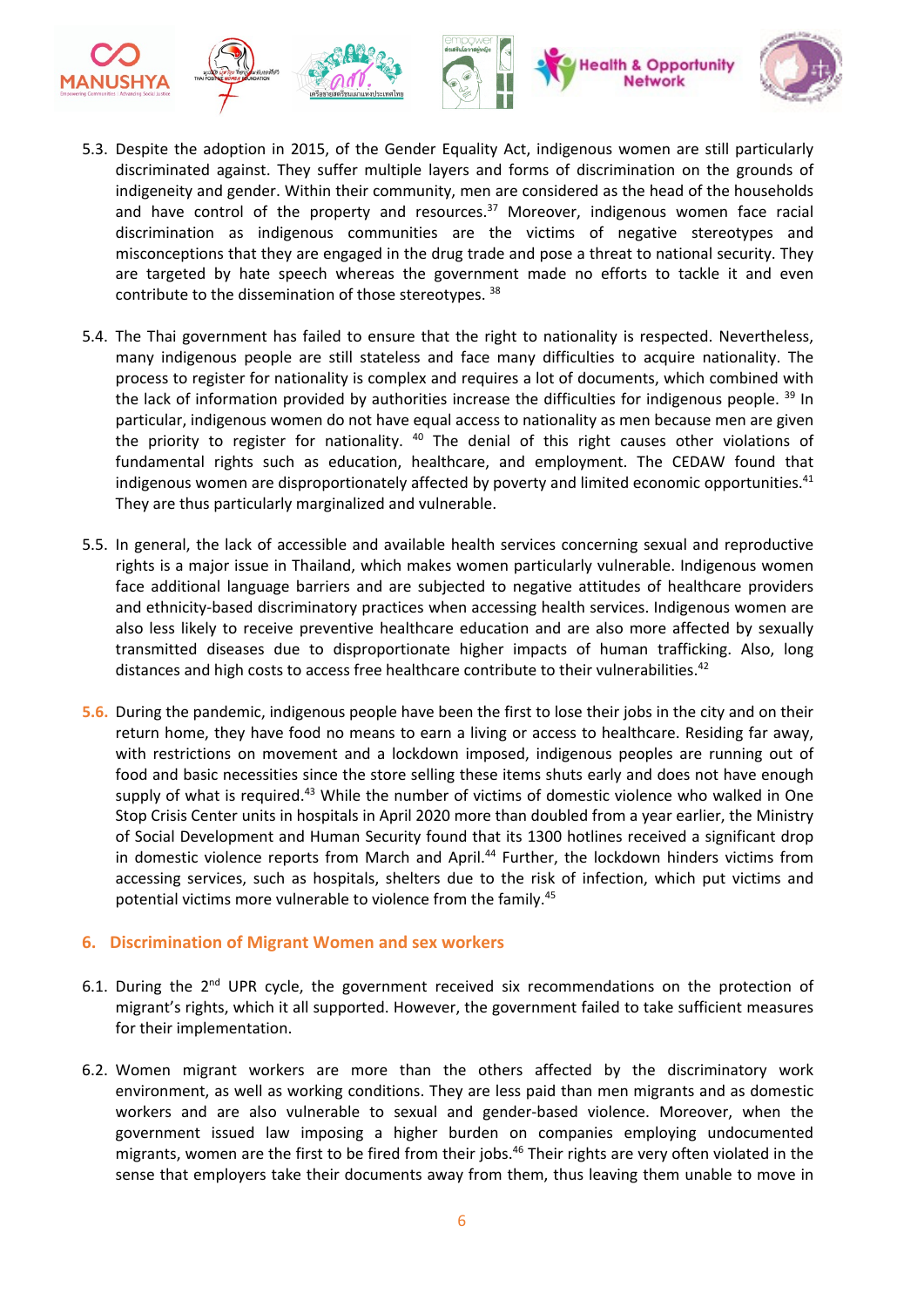

and out of the workplace freely or quit their job. Migrant workers usually lack social security and health insurance and have limited access to public health care services, which exacerbates their vulnerabilities amid the COVID-19 pandemic. Although the Ministry of Health claims that the hospital can provide free treatment for migrants without health insurance and money,<sup>47</sup> migrants are less likely to get access to COVID-19 treatment or seek medical support due to fear of deportation for those in irregular status,<sup>48</sup> stigma and xenophobia among health professionals, officials and the media,<sup>49</sup> and a history of negative experiences with health care services.<sup>50</sup> Moreover, migrant women have very poor access to reproductive education that is sensitive as well as little to no reproductive rights, specifically their right to maternity leave during pregnancy with those found pregnant often laid off and sent home, leading them to undergo unsafe abortions. This barrier remains during the pandemic due to travel restrictions and viewing it as non-essential. <sup>51</sup>

- 6.3. Migrant women as the victim of domestic violence face more challenges during the pandemic. In light of the economic downturn and reduced income, husbands' abusive behaviour could be aggravated. With border closures, few family and friends in Thailand, and <sup>a</sup> limited number of shelters near migrant communities, migrant women were more isolated and helpless experiencing domestic violence during COVID-19.<sup>52</sup>
- 6.4. There is no existing law that protects sex workers, while the government and Thai society continue to benefit from sex tourism. As they are not recognized, migrant sex workers are not protected under labour law and lack social security benefits.<sup>53</sup> Sex workers are still treated as criminals, even if <sup>a</sup> CEDAW recommendation asks to decriminalize sex work echoing activists' demand. However, the government has not taken into consideration it. Moreover, with their profession not recognised as legal, sex workers have been left out of the government'<sup>s</sup> COVID-19 response, including any financial relief programme by the government, rendering them without money, without food, homeless and without any hope in sight.<sup>54</sup>
- 6.5. Migrant sex workers are often automatically thought to be underage as well as victims of trafficking, who are then taken into custody, subject to age determination tests and held in detention centres against their will. This conflation of sex work ignores the fact that sex work could be the result of <sup>a</sup> practical decision made to work in the entertainment industry, even for migrant workers who see this as an opportunity to earn <sup>a</sup> higher income. This view of identifying migrant sex workers as trafficking victims was also adopted to increase the arrest rate by the anti-trafficking police, and raise the ranking on Thailand in the Trafficking in Persons report.<sup>55</sup>

# **7. Discrimination of Women living with HIV and disabilities**

- 7.1. During the 2<sup>nd</sup> UPR cycle, the government received nine recommendations on the rights of persons with disabilities, which it all supported. However, the government failed to take sufficient measures for their implementation.
- 7.2. In Thai society HIV/AIDS and disabilities stigma remain very common. Thus, these groups are more vulnerable to poverty, as well as challenges in accessing education and healthcare.<sup>56</sup> Despite the existence of <sup>a</sup> Universal Healthcare System in Thailand, access to healthcare services is restricted as preventive care for HIV is ignored, providing the highest standard of physical and mental health for HIV patients is not being prioritised, and resources for testing and treatment are distributed inequitably, particularly to the community level public hospitals.
- 7.3. Discrimination is particularly visible in employment and workplaces. Women living with HIV/AIDS or having disabilities are often excluded from being considered for employment. Discrimination exists at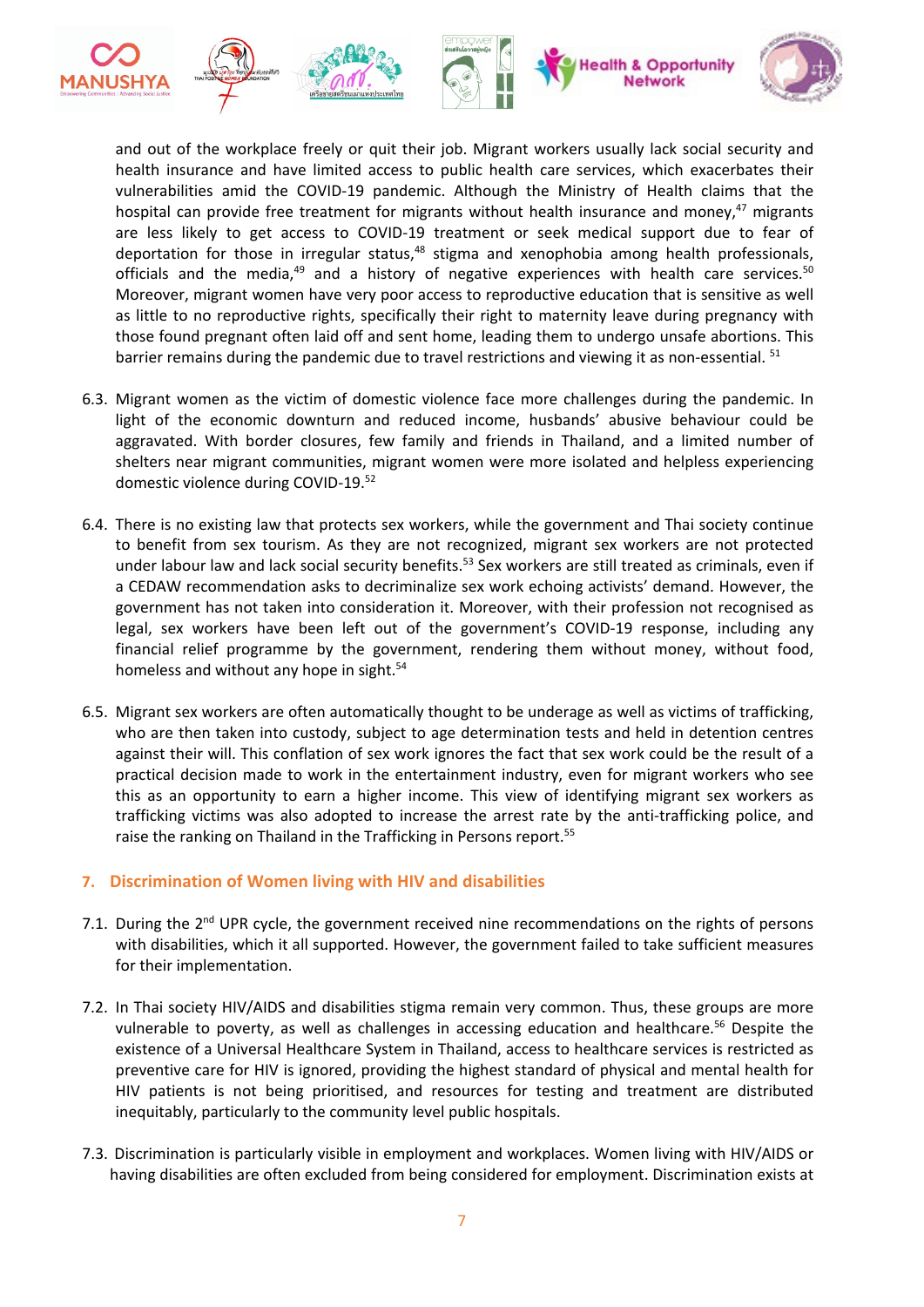

work, through unequal pay, differences in access to benefits, working conditions, or consideration for promotion. This also goes beyond employment as the Bank for Agriculture and Agricultural cooperatives denied loans because of the HIV-positive status 57 .

- 7.4.Women with disabilities face <sup>a</sup> double burden in Thai society, because of their gender as well as the disease or disabilities affecting them. In Thailand, up to three-quarters of people with disabilities are women and girls.<sup>58</sup> The majority live in rural areas, and they earn an average monthly income of 4,326 THB.<sup>59</sup> While Thailand has ratified the UN Convention on the Rights of Persons with Disabilities (UNCRPD), in 2008, and has domestic legislation in place to enhance the rights of People with Disabilities (PWDs), such as Section 27 of the 2017 Constitution, and the Persons with Disabilities Empowerment Act, 2013 (PDEA), persons with disabilities (PWDs) are facing discrimination and severe challenges in many aspects of their life, including discrimination in employment, the lack of access to education, healthcare, public facilities and exclusion in the decision-making process. Moreover, in Thai society there is <sup>a</sup> negative social stigma of people with disabilities due to beliefs and prejudices.
- 7.5.The COVID-19 has exacerbated the vulnerabilities of PWDs. Most PWDs are hired on yearly contracts and therefore receive no social security.<sup>60</sup> Before the pandemic, they are entitled to receive a monthly disability welfare allowance of 800 THB which has been increased to 1,000 since October 2020.<sup>61</sup> In light of the pandemic, the government announced an additional 1,000 baht granted to PWDs.<sup>62</sup> However, it is still less likely for them to live off monthly funds and meet expenditures given the fact that many have been laid off or lost income due to the economic downturn.<sup>63</sup>

## **8. Recommendations**

The authors make the following specific recommendations to the Thai government to ensure that the rights of women are being protected and upheld:

#### **8.1. Gender equality**

a. Take all the necessary measures to implement gender equality and fight against discrimination suffered by women in all aspects of their lives, in line with article 2 of the CEDAW.

b. Remove the exceptions contained in Section 17 paragraph 2 of the Gender Equality Act of 2015 with regard to the prohibition of discrimination on the basis of gender in accordance with section 9 of the Concluding observation on the combined sixth and seventh periodic reports of Thailand of 24 July 2017.

c. Adopt <sup>a</sup> comprehensive strategy with proactive and sustained measures that target women and men at all levels of society, including religious and traditional leaders, to eliminate stereotypes and patriarchal attitudes concerning the roles and responsibilities of women and men in the family and society and harmful practices that are discriminatory to women, in line with section 19 of the Concluding observation on the combined sixth and seventh periodic reports of Thailand of 24 July 2017.

d. Take all the necessary measures to ensure the implementation of Section 15 of the Labor Protection Act and consequently eliminate discrimination suffered by women in their workplace. Implement measures to ensure that women are not discriminated against regarding their payment and thus ensuring equality between men and women in line with article 11 of the CEDAW.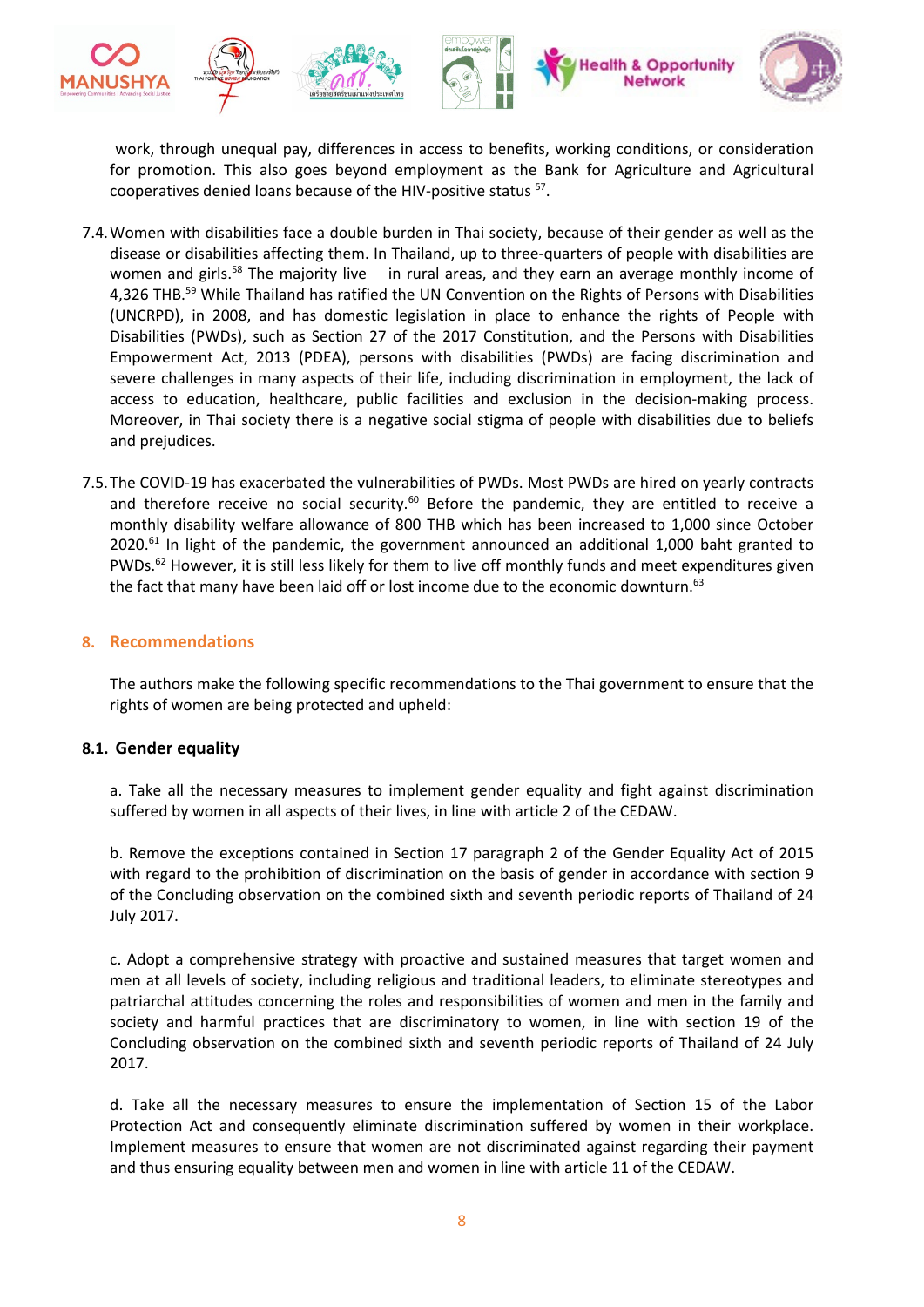

e. Reform the condition of admission to the Royal Police Cadet Academy to authorize women to be again part of the police workforce and restore the equality between men and women in accordance with article 11 of the CEDAW.

f. Adopt an inclusive, integrated and gender-responsive approach for the prevention and elimination of violence and harassment in the world of work to ensure the right of everyone to <sup>a</sup> world of work free from violence and harassment in accordance with article 4 section 1 and 2 of the Violence and Harassment Convention.

g. Develop <sup>a</sup> comprehensive strategy in order to implement measures to prevent and combat violence and harassment including the establishment or enforcement of monitoring mechanisms, access to remedies and support for victims, sanctions, education, and training, and raising awareness, in accessible formats as appropriate, ensuring effective means of inspection and investigation of cases of violence and harassment, including through labor inspectorates or other competent bodies in line with article 4 section 1 and 2 of the Violence and Harassment Convention.

h. Improve the implementation of the 2008 Labor Protection act regarding the harassment of an employee and include the harassment by an employee of the same rank and by <sup>a</sup> superior in the law to be in accordance with article 4 section 1 and 2 of the Violence and Harassment Convention.

i. Include <sup>a</sup> clear definition of sexual harassment in the law to reinforce the protection of women and make sure that it is considered <sup>a</sup> real offence by judges in line with article 4 section 1 and 2 of the Violence and Harassment Convention.

j. Ensure that the rights of women in the informal employment sector are effectively protected, including by ensuring adequate coverage of labor and social security protections, according to section 37 of the Concluding observation on the combined sixth and seventh periodic reports of Thailand (CEDAW/C/THA/CO/6-7) of 24 July 2017.

# **8.2. Gender Based violence**

a. Take all appropriate measures to modify the social and cultural patterns of conduct of men and women, with <sup>a</sup> view to achieving the elimination of prejudices and customary and all other practices which are based on the idea of the inferiority or the superiority of either of the sexes or on stereotyped roles for men and women according to article 5a and b of the CEDAW.

b. Ensure that family education includes <sup>a</sup> proper understanding of maternity as <sup>a</sup> social function and the recognition of the common responsibility of men and women in the upbringing and development of their children, it being understood that the interest of the children is the primordial consideration in all cases, in line with article 5a and b of the CEDAW.

c. Simplify the procedure for accessing the Justice Fund and ensure that is available and accessible to all women by eliminating the stigmatization of women and girls who claim their rights and disseminating information, in particular in rural and remote areas, about the legal remedies available to women regarding violations of their rights, according to section 11 of the concluding observation on the combined sixth and seventh periodic reports of Thailand of 24 July 2017.

d. Strengthen the protection of domestic violence victims and ensure the implementation of effective measures in line with section 21 of the Concluding observation on the combined sixth and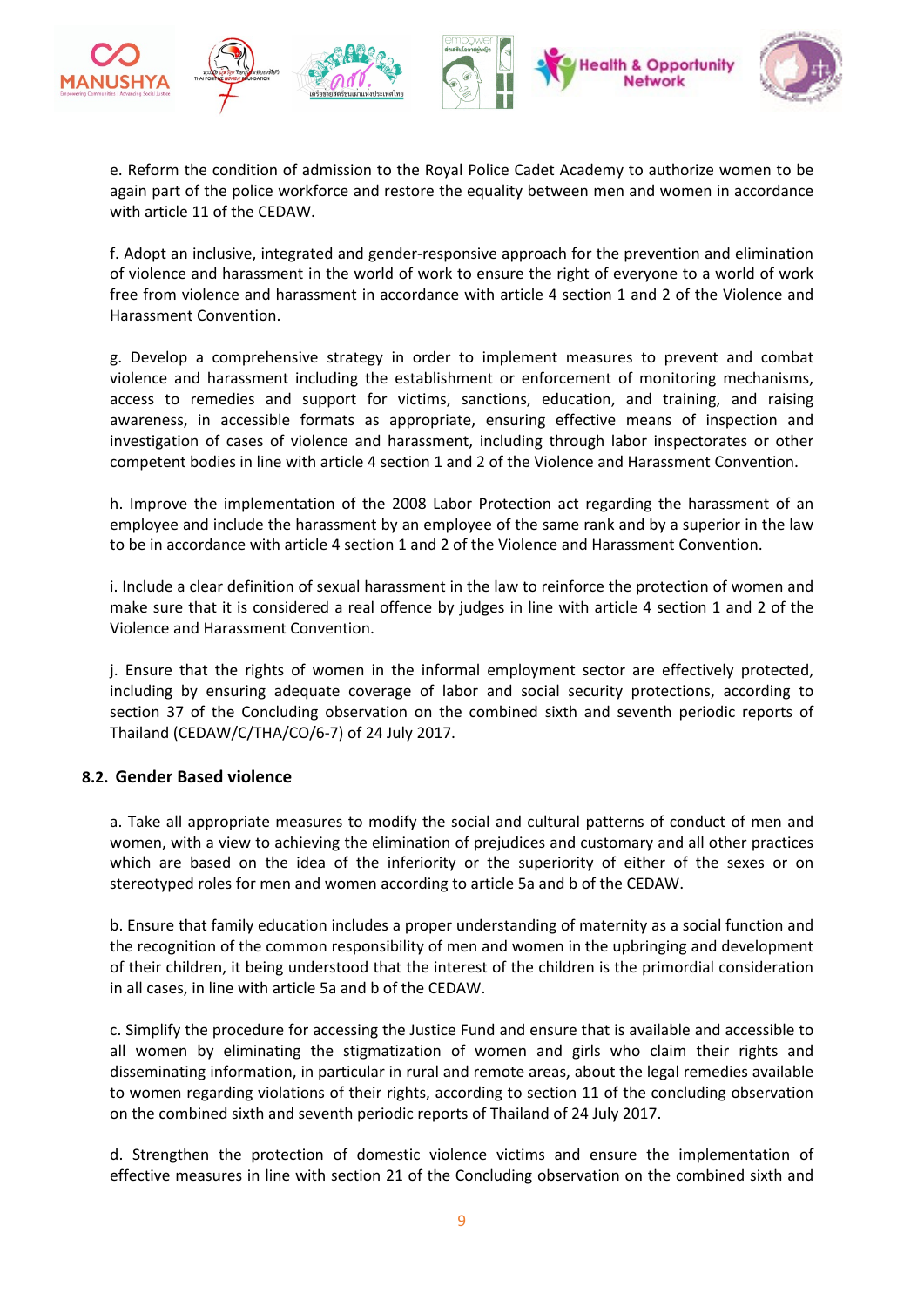

seventh periodic reports of Thailand of 24 July 2017.

e. Ensure that authorities and especially Officials of the Ministry of Social Development and Human Security who have now more competencies in terms of domestic violence are formed to acquire sufficient competencies to ensure that victims of domestic violence are efficiently handled and that their rights are protected in accordance with section 21 of the Concluding observation on the combined sixth and seventh periodic reports of Thailand of 24 July 2017.

f. Thailand should ensure that victims of domestic violence have adequate access to shelters, crisis centers, protection orders, as well as legal remedies, instead of reconciliation and mediation, in line with section 21 of the Concluding observation on the combined sixth and seventh periodic reports of Thailand of 24 July 2017.

## **8.3. Discrimination of the women pertaining to the LGBTIQ+ community**

a. Implement efficient measures or ensure the application of the existent measures to fight against discrimination in employment against LGBTIQ+, HIV/ disabled and indigenous in accordance with article 6 of the Violence and Harassment Convention.

## **8.4. Discrimination of indigenous women**

a. Ensure that indigenous people, especially women, access to nationality as Thailand has <sup>a</sup> duty to grant women equal rights with men to acquire, change or retain their nationality, in line with article 9 of the CEDAW.

b. Take all appropriate measures to eliminate discrimination against women in the field of health care in order to ensure, on <sup>a</sup> basis of equality of men and women, access to health care services, including those related to family planning. In accordance with article 12 of the CEDAW.

c. Take all appropriate measures to eliminate discrimination against women in rural areas in order to ensure, on <sup>a</sup> basis of equality of men and women, that they participate in and benefit from rural development and, in particular, shall ensure to such women the right in line with article 14 of the CEDAW.

d. Take effective measures and, where appropriate, special measures to ensure continuing improvement of their economic and social conditions with particular attention to the rights and special needs of indigenous women according to article 22 of the United Nations Declaration on the Rights of Indigenous People.

#### **8.5. Discrimination of women migrants and sex workers**

a. Take all appropriate measures, including legislation, to suppress all forms of traffic in women and exploitation of prostitution of women in line with article 12 of the CEDAW.

b. Thailand must take all appropriate measures to eliminate discrimination against women in the field of health care in order to ensure, on <sup>a</sup> basis of equality of men and women, access to health care services, including those related to family planning.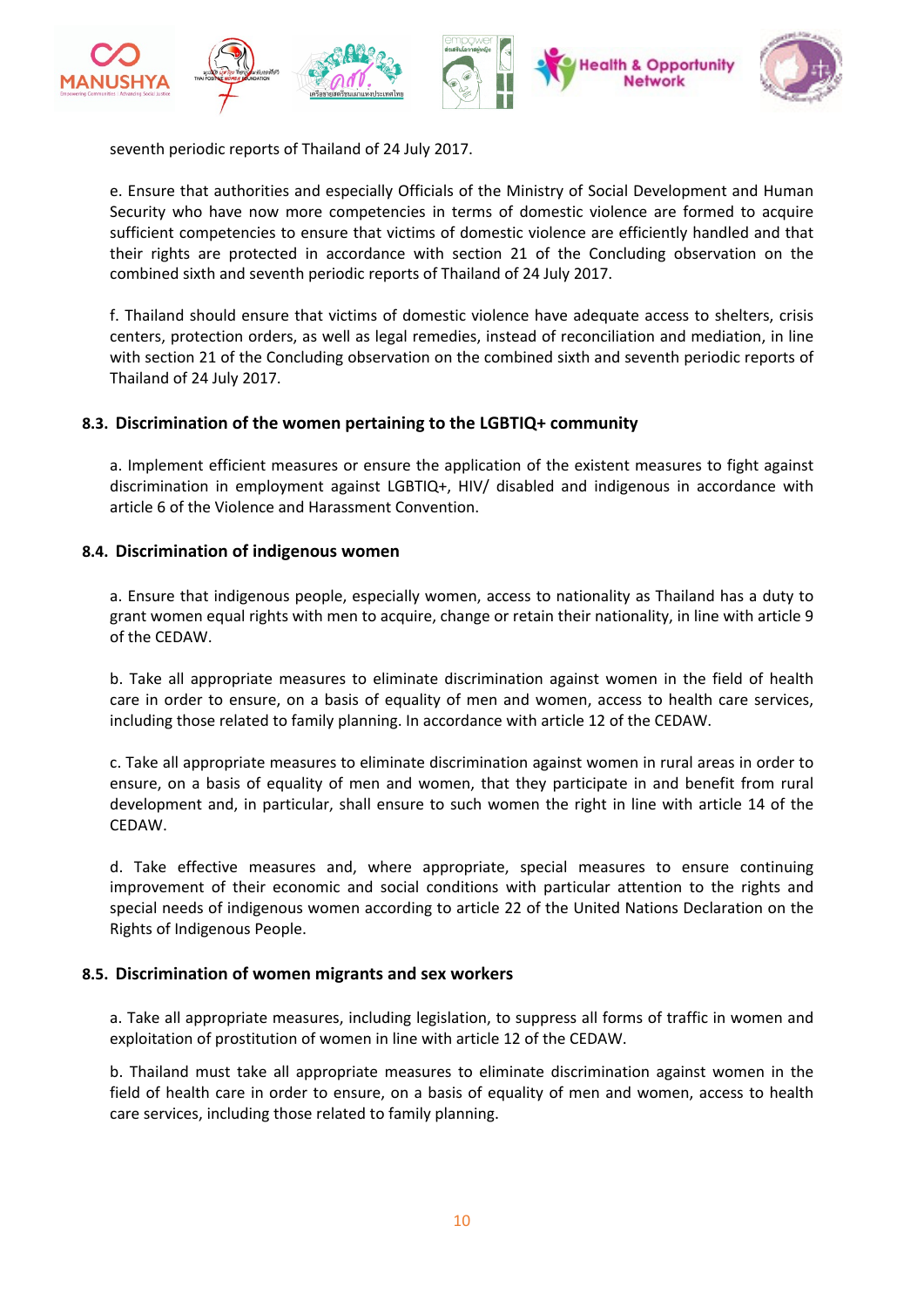

c. Adopt laws, regulations and policies ensuring the right to equality and non-discrimination in employment and occupation, including for women workers, as well as for workers and other persons belonging to one or more vulnerable group or groups in situations of vulnerability that are disproportionate affected by violence and harassment in the world of work in accordance with article 6 of the Violence and harassment Convention.

d. Take concrete and specific measures to address the root causes of trafficking in women and girls by improving the economic situation of women in line with section 25 of the Concluding observation on the combined sixth and seventh periodic reports of Thailand of 24 July 2017.

e. Review the Suppression and Prevention of Prostitution Act to decriminalize women in prostitution, address the root causes of it and adopt targeted measures to prevent women in vulnerable situations from entering into prostitutions, including by providing women with alternative income opportunities According to section 27 of the Concluding observation on the combined sixth and seventh periodic reports of Thailand of 24 July 2017.

## **8.6. Discrimination of women living with HIV and disabilities**

a. Stop discrimination against HIV person and disabled one especially in regard to employment by adopting laws, regulations and policies ensuring the right to equality and non-discrimination in employment and occupation, including for women workers, as well as for workers and other persons belonging to one or more vulnerable group or groups in situations of vulnerability that are disproportionate affected by violence and harassment in the world of work in accordance to article 6 of the Violence and Harassment Convention.

b. In line with Article 5 of the United Nations Convention on the Rights of Persons with Disabilities, and in accordance with Sections 4 and 27 of its Constitution, Thailand must prohibit all discrimination on the basis of disability and guarantee equal and effective legal protection against discrimination on all grounds. Respect equality of opportunity and treatment for disabled men and women workers. Ensure that all educational facilities, all health services, and all public spaces are universal and fully accessible to PWDs.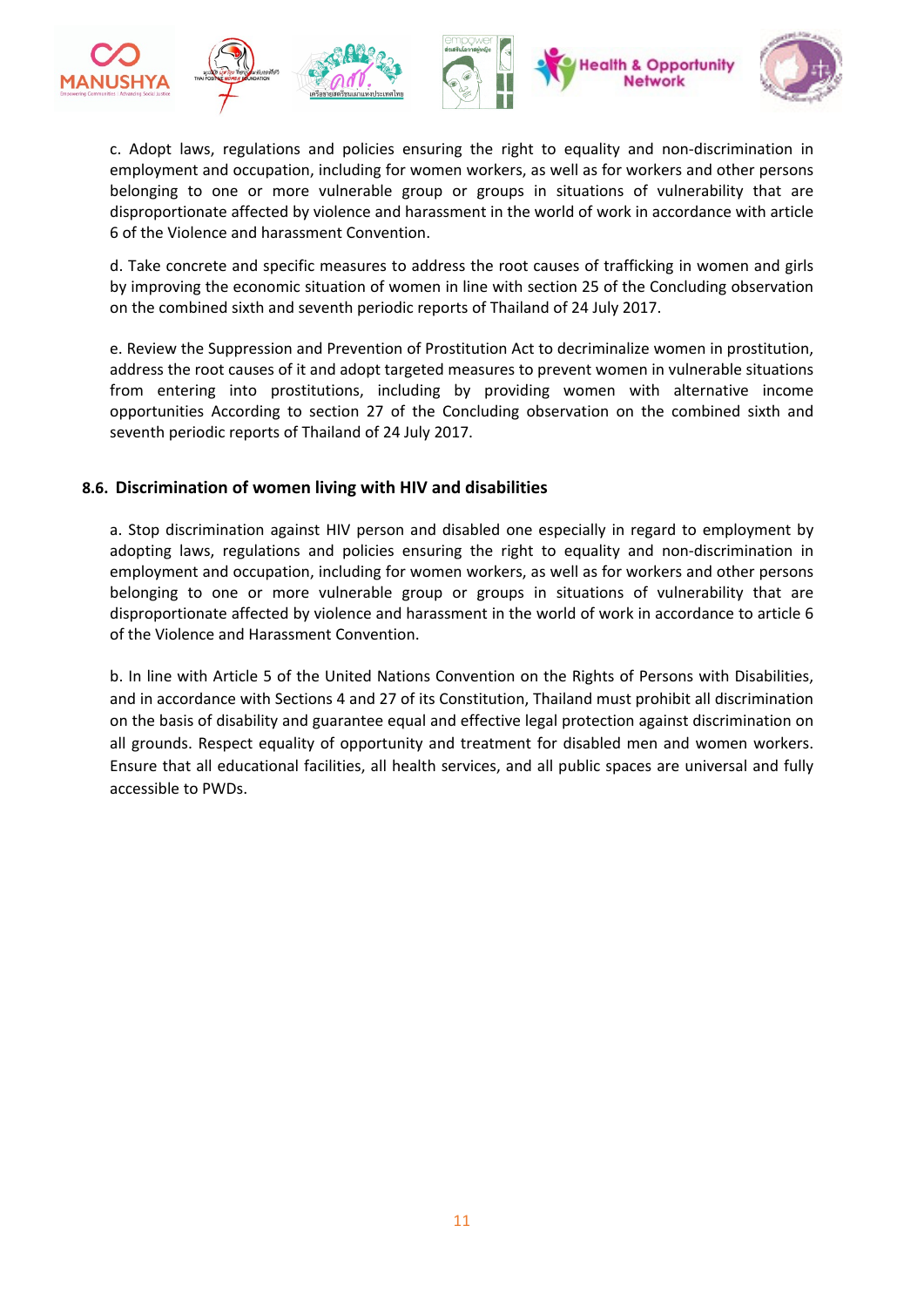

#### **Endnotes**

1 Committee on the elimination of Discrimination against Women, *Concluding observations on the combined sixth and seventh periodic reports of Thailand*, 24 July 2017, available at:

[https://tbinternet.ohchr.org/\\_layouts/15/treatybodyexternal/Download.aspx?symbolno=CEDAW/C/THA/CO/6](https://tbinternet.ohchr.org/_layouts/15/treatybodyexternal/Download.aspx?symbolno=CEDAW/C/THA/CO/6-7&Lang=En) [-7&Lang=En](https://tbinternet.ohchr.org/_layouts/15/treatybodyexternal/Download.aspx?symbolno=CEDAW/C/THA/CO/6-7&Lang=En)

<sup>2</sup> Manushya Foundation and the Indigenous Women'<sup>s</sup> Network of Thailand, Raising our voices to save our future, (September 2019), p. 24, available at: [https://a9e7bfc1-cab8-4cb9-9c9e-](https://a9e7bfc1-cab8-4cb9-9c9e-dc0cee58a9bd.filesusr.com/ugd/a0db76_f73f480caaa44677852d8fe7116a613d.pdf)

[dc0cee58a9bd.filesusr.com/ugd/a0db76\\_f73f480caaa44677852d8fe7116a613d.pdf](https://a9e7bfc1-cab8-4cb9-9c9e-dc0cee58a9bd.filesusr.com/ugd/a0db76_f73f480caaa44677852d8fe7116a613d.pdf) ; Thai Inquirer, *Thailand'<sup>s</sup> Gender Equality Act Five Years On?*, 29 December 2020, available at:

<https://www.thaienquirer.com/22048/thailands-gender-equality-act-five-years-on/>

<sup>3</sup> Department of Labour Protection and Welfare, The Labour Protection Act B.E.2541, Section15, available at: <https://www.ilo.org/dyn/natlex/docs/ELECTRONIC/49727/125954/F-1924487677/THA49727%20Eng.pd>

4 UNDP Thailand: Goal 5: Gender Equality, available at:

[https://www.th.undp.org/content/thailand/en/home/sustainable-development-goals/goal-5-gender](https://www.th.undp.org/content/thailand/en/home/sustainable-development-goals/goal-5-gender-equality.html)[equality.html](https://www.th.undp.org/content/thailand/en/home/sustainable-development-goals/goal-5-gender-equality.html)

<sup>5</sup> Manushya Foundation, *Gender-based discrimination and sexual harassment in the workplace in Thailand*, March 2019, available at: [https://a9e7bfc1-cab8-4cb9-9c9e-](https://a9e7bfc1-cab8-4cb9-9c9e-dc0cee58a9bd.filesusr.com/ugd/a0db76_28e0280277cd4047ab3050385a7fb248.pdf)

[dc0cee58a9bd.filesusr.com/ugd/a0db76\\_28e0280277cd4047ab3050385a7fb248.pdf](https://a9e7bfc1-cab8-4cb9-9c9e-dc0cee58a9bd.filesusr.com/ugd/a0db76_28e0280277cd4047ab3050385a7fb248.pdf)

<sup>6</sup> Manushya Foundation, *Gender-based discrimination and sexual harassment in the workplace in Thailand*, March 2019, available at: [https://a9e7bfc1-cab8-4cb9-9c9e-](https://a9e7bfc1-cab8-4cb9-9c9e-dc0cee58a9bd.filesusr.com/ugd/a0db76_28e0280277cd4047ab3050385a7fb248.pdf)

[dc0cee58a9bd.filesusr.com/ugd/a0db76\\_28e0280277cd4047ab3050385a7fb248.pdf](https://a9e7bfc1-cab8-4cb9-9c9e-dc0cee58a9bd.filesusr.com/ugd/a0db76_28e0280277cd4047ab3050385a7fb248.pdf)

<sup>7</sup> Manushya Foundation, *Gender-based discrimination and sexual harassment in the workplace in Thailand*, March 2019, available at: [https://a9e7bfc1-cab8-4cb9-9c9e-](https://a9e7bfc1-cab8-4cb9-9c9e-dc0cee58a9bd.filesusr.com/ugd/a0db76_28e0280277cd4047ab3050385a7fb248.pdf)

[dc0cee58a9bd.filesusr.com/ugd/a0db76\\_28e0280277cd4047ab3050385a7fb248.pdf](https://a9e7bfc1-cab8-4cb9-9c9e-dc0cee58a9bd.filesusr.com/ugd/a0db76_28e0280277cd4047ab3050385a7fb248.pdf)

8 Department of Labour Protection and Welfare, The Labour Protection Act B.E.2541, Section16, available at: <https://www.ilo.org/dyn/natlex/docs/ELECTRONIC/49727/125954/F-1924487677/THA49727%20Eng.p>

9 'Manushya Foundation, *Gender-based discrimination and sexual harassment in the workplace in Thailand*, March 2019, available at: [https://a9e7bfc1-cab8-4cb9-9c9e-](https://a9e7bfc1-cab8-4cb9-9c9e-dc0cee58a9bd.filesusr.com/ugd/a0db76_28e0280277cd4047ab3050385a7fb248.pdf)

[dc0cee58a9bd.filesusr.com/ugd/a0db76\\_28e0280277cd4047ab3050385a7fb248.pdf](https://a9e7bfc1-cab8-4cb9-9c9e-dc0cee58a9bd.filesusr.com/ugd/a0db76_28e0280277cd4047ab3050385a7fb248.pdf)

10 Human Rights Watch, *World report of 2021: Thailand Events of 2020*, available at:

<https://www.hrw.org/world-report/2021/country-chapters/thailand#97a4af>

11 Heinrich Boll Stiftung Southeast Asia, *Thailand'<sup>s</sup> Silent Pandemic: Domestic Violence during COVID-19*, 1 July 2020, available at: <https://th.boell.org/en/2020/07/01/covid-19-domestic-violence>

<sup>12</sup> Manushya Foundation, Domestic Violence is a Crime! The Matricide Case at Bang Phrom, Thailand, available at: [https://www.manushyafoundation.org/post/domestic-violence-is-a-crime-the-matricide-case-at-bang](https://www.manushyafoundation.org/post/domestic-violence-is-a-crime-the-matricide-case-at-bang-phrom-thailand)[phrom-thailand](https://www.manushyafoundation.org/post/domestic-violence-is-a-crime-the-matricide-case-at-bang-phrom-thailand)

13 Committee on the elimination of Discrimination against Women, *Concluding observations on the combined sixth and seventh periodic reports of Thailand*, 24 July 2017, available at:

[https://tbinternet.ohchr.org/\\_layouts/15/treatybodyexternal/Download.aspx?symbolno=CEDAW/C/THA/CO/6](https://tbinternet.ohchr.org/_layouts/15/treatybodyexternal/Download.aspx?symbolno=CEDAW/C/THA/CO/6-7&Lang=En) [-7&Lang=En](https://tbinternet.ohchr.org/_layouts/15/treatybodyexternal/Download.aspx?symbolno=CEDAW/C/THA/CO/6-7&Lang=En)

14 Heinrich Boll Stiftung Southeast Asia, *Thailand'<sup>s</sup> Silent Pandemic: Domestic Violence during COVID-19*, 1 July 2020, available at: <https://th.boell.org/en/2020/07/01/covid-19-domestic-violence>

15 Heinrich Boll Stiftung Southeast Asia, *Thailand'<sup>s</sup> Silent Pandemic: Domestic Violence during COVID-19*, 1 July 2020, available at: <https://th.boell.org/en/2020/07/01/covid-19-domestic-violence>

16 US department of states, *Thailand 2019 Human Rights Report*, 11 March 2020, available at:

<https://www.state.gov/wp-content/uploads/2020/02/THAILAND-2019-HUMAN-RIGHTS-REPORT.pdf>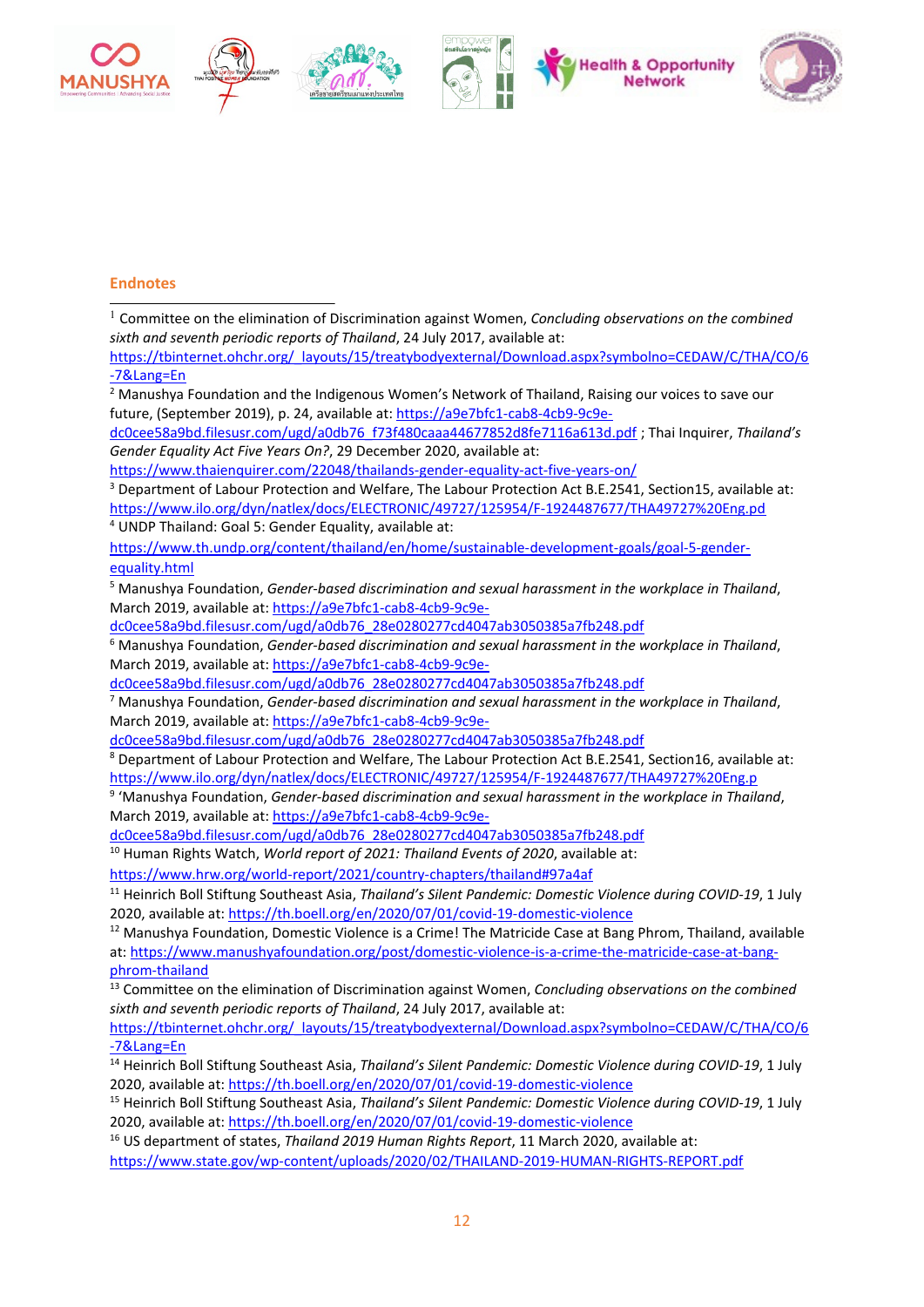

17 US department of states, *Thailand 2019 Human Rights Report*, 11 March 2020, available at:

<https://www.state.gov/wp-content/uploads/2020/02/THAILAND-2019-HUMAN-RIGHTS-REPORT.pdf>

<sup>18</sup> Montakarn Chuemchit, Suttharuethai Chernkwanma, Rewat Rugkua, Laddawan Daengthern, Pajaree Abdullakasim & Saskia E. Wieringa, Prevalence of Intimate Partner Violence in Thailand, *Journal of Family Violence* volume 33, pages315–323(2018), 7 April 2018, available at: <https://link.springer.com/article/10.1007/s10896-018-9960-9>

<sup>19</sup> UN Women, What happened after COVID-19 hit Thailand, 16 November 2020, available at:

<https://www.unwomen.org/en/news/stories/2020/11/what-happened-after-covid-19-hit-thailand>

<sup>20</sup> Manushya Foundation and the Indigenous Women'<sup>s</sup> Network of Thailand, *Raising our voices to save our future*, (September 2019), available at: [https://a9e7bfc1-cab8-4cb9-9c9e-](https://a9e7bfc1-cab8-4cb9-9c9e-dc0cee58a9bd.filesusr.com/ugd/a0db76_f73f480caaa44677852d8fe7116a613d.pdf)

[dc0cee58a9bd.filesusr.com/ugd/a0db76\\_f73f480caaa44677852d8fe7116a613d.pdf](https://a9e7bfc1-cab8-4cb9-9c9e-dc0cee58a9bd.filesusr.com/ugd/a0db76_f73f480caaa44677852d8fe7116a613d.pdf)

21 Bangkok Post, *Gender Recognition Bill set to be tabled*, 6 August 2020, available at :

<https://www.bangkokpost.com/thailand/general/1963599/gender-recognition-bill-set-to-be-tabled>

<sup>22</sup> Manushya Foundation, *Discrimination against marginalized communities: LGBTI individuals, women, people living with HIV, persons with disabilities, elderly persons and other minorities*, March 2019, available at: [https://a9e7bfc1-cab8-4cb9-9c9e-](https://a9e7bfc1-cab8-4cb9-9c9e-dc0cee58a9bd.filesusr.com/ugd/a0db76_0ee164712e664b5b8cf958571b120ba7.pdf)

[dc0cee58a9bd.filesusr.com/ugd/a0db76\\_0ee164712e664b5b8cf958571b120ba7.pdf](https://a9e7bfc1-cab8-4cb9-9c9e-dc0cee58a9bd.filesusr.com/ugd/a0db76_0ee164712e664b5b8cf958571b120ba7.pdf)

<sup>23</sup> Manushya Foundation, *Tackling gender discrimination at the work place: the case of June vs Cute Press(SSUP Group)*, 1 September 2020, available at: [https://www.manushyafoundation.org/post/tackling-gender](https://www.manushyafoundation.org/post/tackling-gender-discrimination-at-the-workplace-the-case-of-june-vs-cute-press-ssup-group)[discrimination-at-the-workplace-the-case-of-june-vs-cute-press-ssup-group](https://www.manushyafoundation.org/post/tackling-gender-discrimination-at-the-workplace-the-case-of-june-vs-cute-press-ssup-group)

24 Bangkok Post, *The Good Fight,* 13 May 2019, available at: [https://www.bangkokpost.com/life/social-and](https://www.bangkokpost.com/life/social-and-lifestyle/1676628/the-good-fight)[lifestyle/1676628/the-good-fight](https://www.bangkokpost.com/life/social-and-lifestyle/1676628/the-good-fight)

25 ILO & UNDP, *LGBTI People and Employment: Discrimination Based on Sexual Orientation, Gender Identity and Expression, and Sex Characteristics in China, the Philippines and Thailand*, 2018, available at: [http://www.asia](http://www.asia-pacific.undp.org/content/rbap/en/home/library/democratic_governance/hiv_aids/lgbti-people-and-employment--discrimination-based-on-sexual-orie.html)[pacific.undp.org/content/rbap/en/home/library/democratic\\_governance/hiv\\_aids/lgbti-people-and](http://www.asia-pacific.undp.org/content/rbap/en/home/library/democratic_governance/hiv_aids/lgbti-people-and-employment--discrimination-based-on-sexual-orie.html)[employment--discrimination-based-on-sexual-orie.html](http://www.asia-pacific.undp.org/content/rbap/en/home/library/democratic_governance/hiv_aids/lgbti-people-and-employment--discrimination-based-on-sexual-orie.html)

26 US department of states, *Thailand 2019 Human Rights Report*, 11 March 2020, available at: <https://www.state.gov/wp-content/uploads/2020/02/THAILAND-2019-HUMAN-RIGHTS-REPORT.pdf>

<sup>27</sup> Gender Equality Act (2015), Section 17, available at: [http://law.m](http://law.m-society.go.th/law2016/uploads/lawfile/594cc091ca739.pdf)[society.go.th/law2016/uploads/lawfile/594cc091ca739.pdf](http://law.m-society.go.th/law2016/uploads/lawfile/594cc091ca739.pdf)

<sup>28</sup> Gender Equality Act (2015), Section 17, available at: [http://law.m](http://law.m-society.go.th/law2016/uploads/lawfile/594cc091ca739.pdf)[society.go.th/law2016/uploads/lawfile/594cc091ca739.pdf](http://law.m-society.go.th/law2016/uploads/lawfile/594cc091ca739.pdf)

29 ILO, *Gender identity and sexual orientation in Thailand,* 2015, available at : [https://www.ilo.org/wcmsp5/groups/public/---asia/---ro-bangkok/---sro](https://www.ilo.org/wcmsp5/groups/public/---asia/---ro-bangkok/---sro-bangkok/documents/publication/wcms_356950.pdf)[bangkok/documents/publication/wcms\\_356950.pdf](https://www.ilo.org/wcmsp5/groups/public/---asia/---ro-bangkok/---sro-bangkok/documents/publication/wcms_356950.pdf)

- 30 Bangkok Post, *LGBT Communities vows to push harder in 2021,* 15 February 2021, available at: https://www.bangkokpost.com/thailand/general/2068191/lgbt-community-vows-to-push-harder-in-2021
- 31 UNDP, *COVID 19 amplifying inequalities for transgender people,* 15 May 2020, available at: https://www.th.undp.org/content/thailand/en/home/blog/2020/covid-19-amplifying-inequalities-for-transgenderpeople.html
- 32 Oxford Policy Management and UN Thailand, '*Social impact assessment of COVID 19 in Thailand'*, July 2020, available at: https://www.unicef.org/thailand/media/5071/file/Social%20Impact%20Assessment%20of%20COVID-19%20in%20Thailand. pdf
- 33 Bangkok Post 'Being trans during the pandemic', 18 January 2021, available at: [https://www.bangkokpost.com/life/social](https://www.bangkokpost.com/life/social-and-lifestyle/2052739/being-trans-in-a-pandemic)[and-lifestyle/2052739/being-trans-in-a-pandemic](https://www.bangkokpost.com/life/social-and-lifestyle/2052739/being-trans-in-a-pandemic)
- 34 UNDP, *COVID 19 amplifying inequalities for transgender people,* 15 May 2020, available at: https://www.th.undp.org/content/thailand/en/home/blog/2020/covid-19-amplifying-inequalities-for-transgenderpeople.html
- 35 Bangkok Post, *LGBT Communities vows to push harder in 2021,* 15 February 2021, available at: <https://www.bangkokpost.com/thailand/general/2068191/lgbt-community-vows-to-push-harder-in-2021>  $36$  Constitution of the Kingdom of Thailand (2017), Section 70, available at: [https://constitutionnet.org/sites/default/files/2017-05/CONSTITUTION+OF+THE+KINGDOM+OF+THAILAND+\(B.](https://constitutionnet.org/sites/default/files/2017-05/CONSTITUTION+OF+THE+KINGDOM+OF+THAILAND+(B.E.+2560+(2017)).pdf) [E.+2560+\(2017\)\).pdf](https://constitutionnet.org/sites/default/files/2017-05/CONSTITUTION+OF+THE+KINGDOM+OF+THAILAND+(B.E.+2560+(2017)).pdf)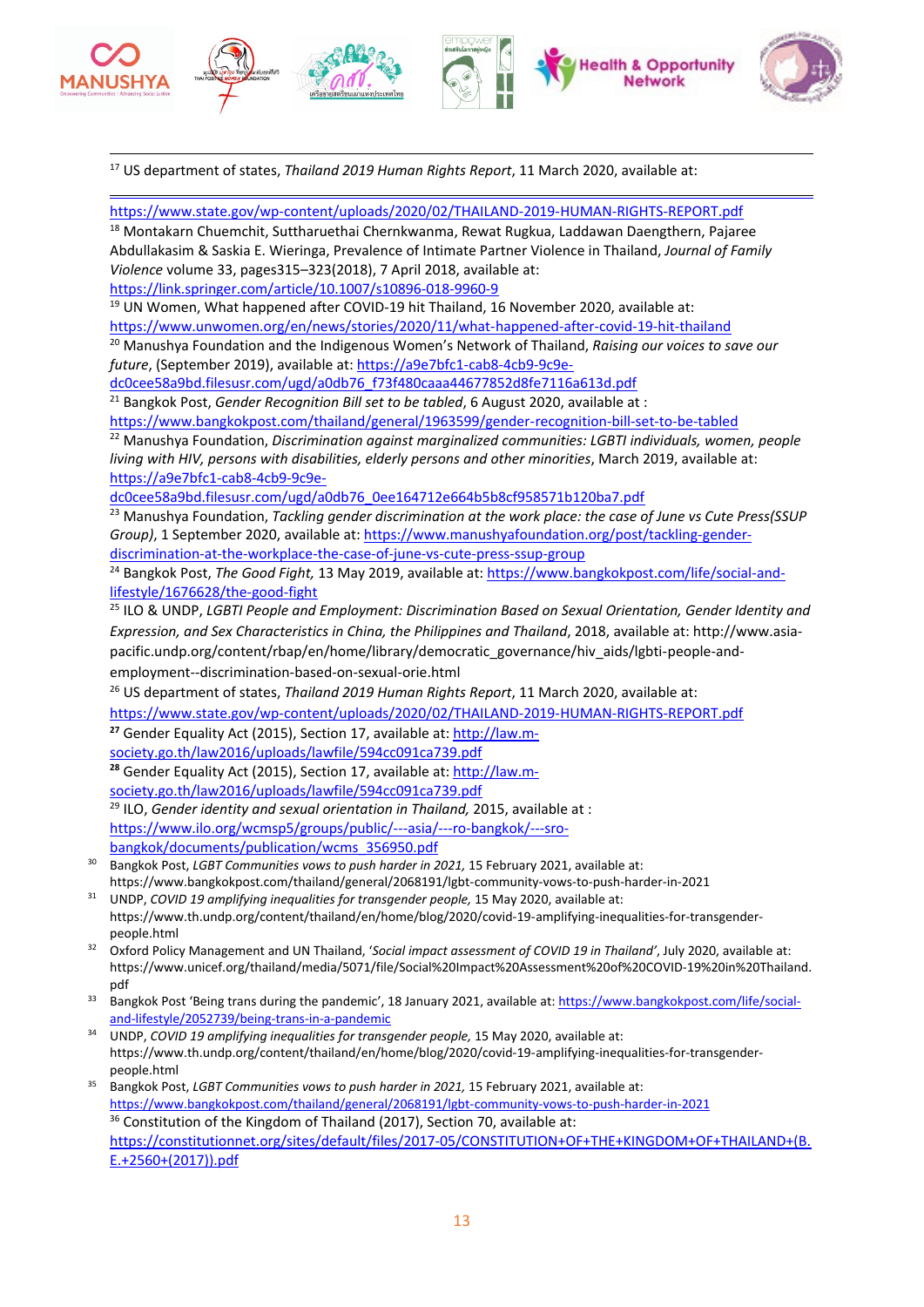

<sup>37</sup> Manushya Foundation and the Indigenous Women'<sup>s</sup> Network of Thailand, *Raising our voices to save our*

*future*, (September 2019), p. 50, available at: [https://a9e7bfc1-cab8-4cb9-9c9e](https://a9e7bfc1-cab8-4cb9-9c9e-dc0cee58a9bd.filesusr.com/ugd/a0db76_f73f480caaa44677852d8fe7116a613d.pdf)[dc0cee58a9bd.filesusr.com/ugd/a0db76\\_f73f480caaa44677852d8fe7116a613d.pdf](https://a9e7bfc1-cab8-4cb9-9c9e-dc0cee58a9bd.filesusr.com/ugd/a0db76_f73f480caaa44677852d8fe7116a613d.pdf)

<sup>38</sup> Manushya Foundation, the Justice for Peace Foundation, the Thai CSOs Coalition for the Universal Periodic Review (UPR), and the Thai Business and Human Rights (BHR) Network, *Joint Civil Society Report: List of Themes* to be Considered by the Committee on the Elimination of Racial Discrimination (CERD) for the Review of the *Combined Fourth to Eighth Periodic Reports of Thailand (CERD/C/THA/4-8) at the <sup>102</sup>nd session of the CERD Committee*, (November 2020), p. 7, available at: [https://a9e7bfc1-cab8-4cb9-9c9e-](https://a9e7bfc1-cab8-4cb9-9c9e-dc0cee58a9bd.filesusr.com/ugd/a0db76_891806028a194e8e811258bc2ea9220e.pdf)

[dc0cee58a9bd.filesusr.com/ugd/a0db76\\_891806028a194e8e811258bc2ea9220e.pdf](https://a9e7bfc1-cab8-4cb9-9c9e-dc0cee58a9bd.filesusr.com/ugd/a0db76_891806028a194e8e811258bc2ea9220e.pdf)

<sup>39</sup> Manushya Foundation and the Indigenous Women'<sup>s</sup> Network of Thailand, *Raising our voices to save our future*, (September 2019), available at: [https://a9e7bfc1-cab8-4cb9-9c9e-](https://a9e7bfc1-cab8-4cb9-9c9e-dc0cee58a9bd.filesusr.com/ugd/a0db76_f73f480caaa44677852d8fe7116a613d.pdf)

[dc0cee58a9bd.filesusr.com/ugd/a0db76\\_f73f480caaa44677852d8fe7116a613d.pdf](https://a9e7bfc1-cab8-4cb9-9c9e-dc0cee58a9bd.filesusr.com/ugd/a0db76_f73f480caaa44677852d8fe7116a613d.pdf)

<sup>40</sup> Manushya Foundation and the Indigenous Women'<sup>s</sup> Network of Thailand, *Raising our voices to save our future*, (September 2019), available at: [https://a9e7bfc1-cab8-4cb9-9c9e-](https://a9e7bfc1-cab8-4cb9-9c9e-dc0cee58a9bd.filesusr.com/ugd/a0db76_f73f480caaa44677852d8fe7116a613d.pdf)

[dc0cee58a9bd.filesusr.com/ugd/a0db76\\_f73f480caaa44677852d8fe7116a613d.pdf](https://a9e7bfc1-cab8-4cb9-9c9e-dc0cee58a9bd.filesusr.com/ugd/a0db76_f73f480caaa44677852d8fe7116a613d.pdf)

 $41$  Committee on the elimination of Discrimination against Women, Concluding observations on the combined sixth and seventh periodic reports of Thailand, 24 July 2017, available at:

[https://tbinternet.ohchr.org/\\_layouts/15/treatybodyexternal/Download.aspx?symbolno=CEDAW/C/THA/CO/6](https://tbinternet.ohchr.org/_layouts/15/treatybodyexternal/Download.aspx?symbolno=CEDAW/C/THA/CO/6-7&Lang=En) [-7&Lang=En](https://tbinternet.ohchr.org/_layouts/15/treatybodyexternal/Download.aspx?symbolno=CEDAW/C/THA/CO/6-7&Lang=En)

<sup>42</sup> Manushya Foundation and the Indigenous Women'<sup>s</sup> Network of Thailand, *Raising our voices to save our future*, (September 2019), p. 37, available at: [https://a9e7bfc1-cab8-4cb9-9c9e-](https://a9e7bfc1-cab8-4cb9-9c9e-dc0cee58a9bd.filesusr.com/ugd/a0db76_f73f480caaa44677852d8fe7116a613d.pdf)

[dc0cee58a9bd.filesusr.com/ugd/a0db76\\_f73f480caaa44677852d8fe7116a613d.pdf](https://a9e7bfc1-cab8-4cb9-9c9e-dc0cee58a9bd.filesusr.com/ugd/a0db76_f73f480caaa44677852d8fe7116a613d.pdf)

<sup>43</sup> Manushya Foundation, and Justice for Peace Foundation, *JOINT CIVIL SOCIETY REPORT, List of Themes to be considered by the Committee on the Elimination of Racial Discrimination (CERD*), 2020, available at : <https://www.manushyafoundation.org/joint-civil-society-report-cerd>

44 Annelie Langerak, *Thailand'<sup>s</sup> Silent Pandemic: Domestic Violence during COVID-19*, 1 July 2020, available at: <https://th.boell.org/en/2020/07/01/covid-19-domestic-violence>

45 Annelie Langerak, *Thailand'<sup>s</sup> Silent Pandemic: Domestic Violence during COVID-19*, 1 July 2020, available at: <https://th.boell.org/en/2020/07/01/covid-19-domestic-violence>

<sup>46</sup> Protection International, Statement by Women of Thailand Coalition for 67<sup>th</sup> CEDAW session, 3 July 2017, available at: <https://www.protectioninternational.org/en/node/1491>

47 The Diplomat, *COVID19: Thailand'<sup>s</sup> looming second wave*, 1 June 2020, available at:

<https://thediplomat.com/2020/06/covid-19-thailands-looming-second-wave/>

48 ILO, *COVID-19: Impact on migrant workers and country response in Thailand*, 3 July 2020, available at:

[https://www.ilo.org/wcmsp5/groups/public/---asia/---ro-bangkok/---sro-](https://www.ilo.org/wcmsp5/groups/public/---asia/---ro-bangkok/---sro-bangkok/documents/briefingnote/wcms_741920.pdf)

[bangkok/documents/briefingnote/wcms\\_741920.pdf](https://www.ilo.org/wcmsp5/groups/public/---asia/---ro-bangkok/---sro-bangkok/documents/briefingnote/wcms_741920.pdf)

49 Friedrich Ebert Stiftung Asia, *Migrant workers struggling under lockdown in Thailand*, 4 May 2020, available at: <https://www.fes-asia.org/news/migrant-workers-struggling-under-lockdown-in-thailand/>

50 Internews, *Migrants in Thailand during COVID-19*, June 2020, available at:

<https://internews.org/sites/default/files/2020-07/iea-report-migrants-in-thailand-2020.pdf>

<sup>51</sup> Manushya Foundation, and Justice for Peace Foundation, *JOINT CIVIL SOCIETY REPORT, List of Themes to be considered by the Committee on the Elimination of Racial Discrimination (CERD*), 2020, available at : <https://www.manushyafoundation.org/joint-civil-society-report-cerd>

52 Annelie Langerak, *Thailand'<sup>s</sup> Silent Pandemic: Domestic Violence during COVID-19*, 1 July 2020, available at: <https://th.boell.org/en/2020/07/01/covid-19-domestic-violence>

<sup>53</sup> EMPOWER Foundation, Moving Towards Decent Sex Work: Sex Worker Community Research Decent Work and Exploitation in Thailand, 2016, p. 2-3, available at:

[http://www.nswp.org/sites/nswp.org/files/Moving%20Toward%20Decent%20Work%2C%20EMPOWER%20-](http://www.nswp.org/sites/nswp.org/files/Moving%20Toward%20Decent%20Work%2C%20EMPOWER%20-%20April%202016.pdf) [%20April%202016.pdf](http://www.nswp.org/sites/nswp.org/files/Moving%20Toward%20Decent%20Work%2C%20EMPOWER%20-%20April%202016.pdf)

<sup>54</sup> Manushya Foundation, and Justice for Peace Foundation, *JOINT CIVIL SOCIETY REPORT, List of Themes to be considered by the Committee on the Elimination of Racial Discrimination (CERD*), 2020, available at : <https://www.manushyafoundation.org/joint-civil-society-report-cerd>